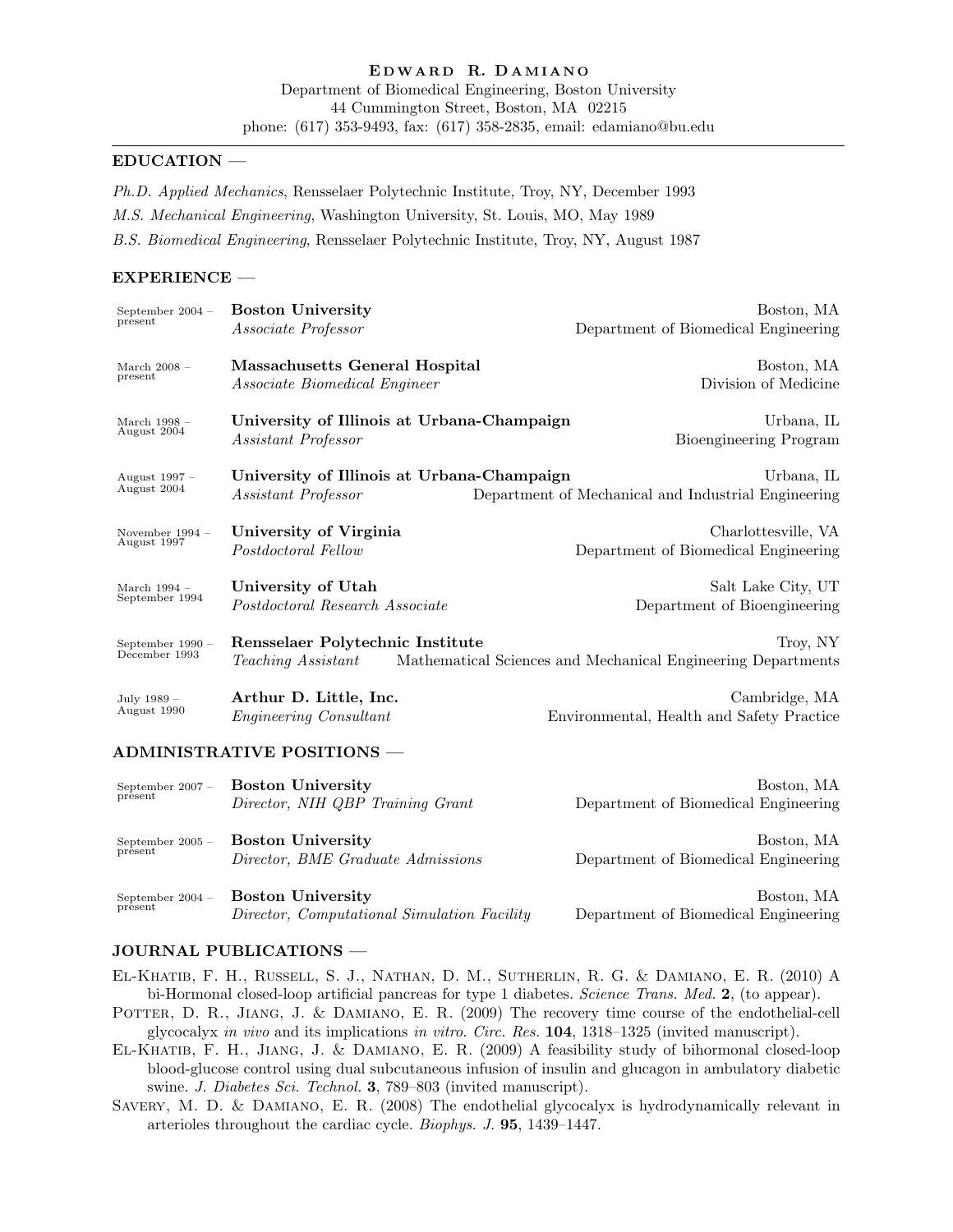- ROY, B. C. & DAMIANO, E. R. (2008) On the motion of a porous sphere in a Stokes flow parallel to a planar confining boundary. J. Fluid Mech. 606, 75–104.
- POTTER, D. R. & DAMIANO, E. R. (2008) The hydrodynamically relevent endothelial-cell glycocalyx observed in vivo is absent in vitro. Circ. Res. 102, 770–776.
- WEINBAUM, S., TARBELL, J. M. & DAMIANO, E. R. (2007) The structure and function of the endothelial glycocalyx layer. Ann. Rev. Biomed. Eng. 9, 121–167.
- El-Khatib, F. H., Jiang, J., Gerrity, R. G. & Damiano, E. R. (2007) Pharmacodynamics and stability of subcutaneously infused glucagon in a type 1 diabetic swine model in vivo. Diabetes Technol. Ther. 9, 135–144.
- El-Khatib, F. H., Jiang, J. & Damiano, E. R. (2007) Adaptive closed-loop control provides bloodglucose regulation using dual subcutaneous insulin and glucagon infusion in diabetic swine. J. Diabetes Sci. Technol. 1, 181–192 (invited manuscript).
- DAMIANO, E. R. & STACE, T. M. (2005) Flow and deformation of the capillary glycocalyx in the wake of a leukocyte. Phys. Fluids 17, 031509-1–031509-17 (invited paper for special section on Biofluid Mechanics).
- Long, D. S., Smith, M. L., Pries, A. R., Ley, K. & Damiano, E. R. (2004) Microviscometry reveals reduced blood viscosity and altered shear rate and shear stress profiles in microvessels after hemodilution. Proc. Natl. Acad. Sci. USA 101, 10060-10065.
- DAMIANO, E. R., LONG, D. S. & SMITH, M. L. (2004) Estimation of viscosity profiles using velocimetry data from parallel flows of linearly viscous fluids: Application to microvascular hemodynamics. J. Fluid *Mech.* **512**, 1–19.
- DAMIANO, E. R., LONG, D. S., EL-KHATIB, F. H. & STACE, T. M. (2004) On the motion of a sphere in a Stokes flow parallel to a Brinkman half space. J. Fluid Mech. 500, 75–101.
- SMITH, M. L., LONG, D. S., DAMIANO, E. R. & LEY, K. (2003) Near-wall  $\mu$ -PIV reveals a hydrodynamically relevant endothelial surface layer in venules in vivo. Biophys. J. 85, 637–645.
- El-Khatib, F. H. & Damiano, E. R. (2003) Linear and nonlinear analyses of pulsatile blood flow in a cylindrical tube. Biorheology 40, 503–522.
- DAMIANO, E. R. & STACE, T. M. (2002) A mechano-electrochemical model of radial deformation of the capillary glycocalyx. Biophys. J. 82, 1153–1175.
- Stace, T. M. & Damiano, E. R. (2001) An electrochemical model of the transport of charged molecules through the capillary glycocalyx. Biophys. J. 80, 1670–1690.
- Damiano, E. R. (1999) A poroelastic continuum model of the cupula partition and the response dynamics of the vestibular semicircular canal. J. Biomech. Eng. 121, 449–461.
- Damiano, E. R. (1998) The effect of the endothelial-cell glycocalyx on the motion of red blood cells through capillaries. Microvasc. Res. 55, 77–91.
- Damiano, E. R., Duling, B. R., Ley, K. & Skalak, T. C. (1996) Axisymmetric pressure-driven flow of rigid pellets through a cylindrical tube lined with a deformable porous wall layer. J. Fluid Mech. 314, 163–189.
- DAMIANO, E. R. & RABBITT, R. D. (1996) A singular perturbation model of fluid dynamics in the vestibular semicircular canal and ampulla. J. Fluid Mech. **307**, 333–372.
- DAMIANO, E. R., WESTHEIDER, J., TÖZEREN, A. & LEY, K. (1996) Variation in the velocity, deformation, and adhesion energy density of leukocytes rolling within venules. Circ. Res. 79, 1122–1130.
- RABBITT, R. D. & DAMIANO, E. R. A hydroelastic model of the macromechanics in the endolymphatic vestibular canal. J. Fluid Mech. 238, 337–369.

#### INVITED BOOK CHAPTERS —

Rabbitt, R. D., Damiano, E. R. & Grant, J. W. (2004) Biomechanics of the semicircular canals and otolith organs. In Springer Handbook of Auditory Research, Volume 19: The Vestibular System. (eds. S. M. Highstein, R. R. Fay & A. N. Popper), pp. 153–201, Springer, New York.

### PATENTS PENDING —

El-Khatib, F. H. & Damiano, E. R. (2005) A fully automated closed-loop control system for type 1 diabetes (first provisional filing, May 13, 2005; second provisional filing, November 10, 2005, fully executed PCT (international) patent application entered national phase of prosecution, November 13, 2007).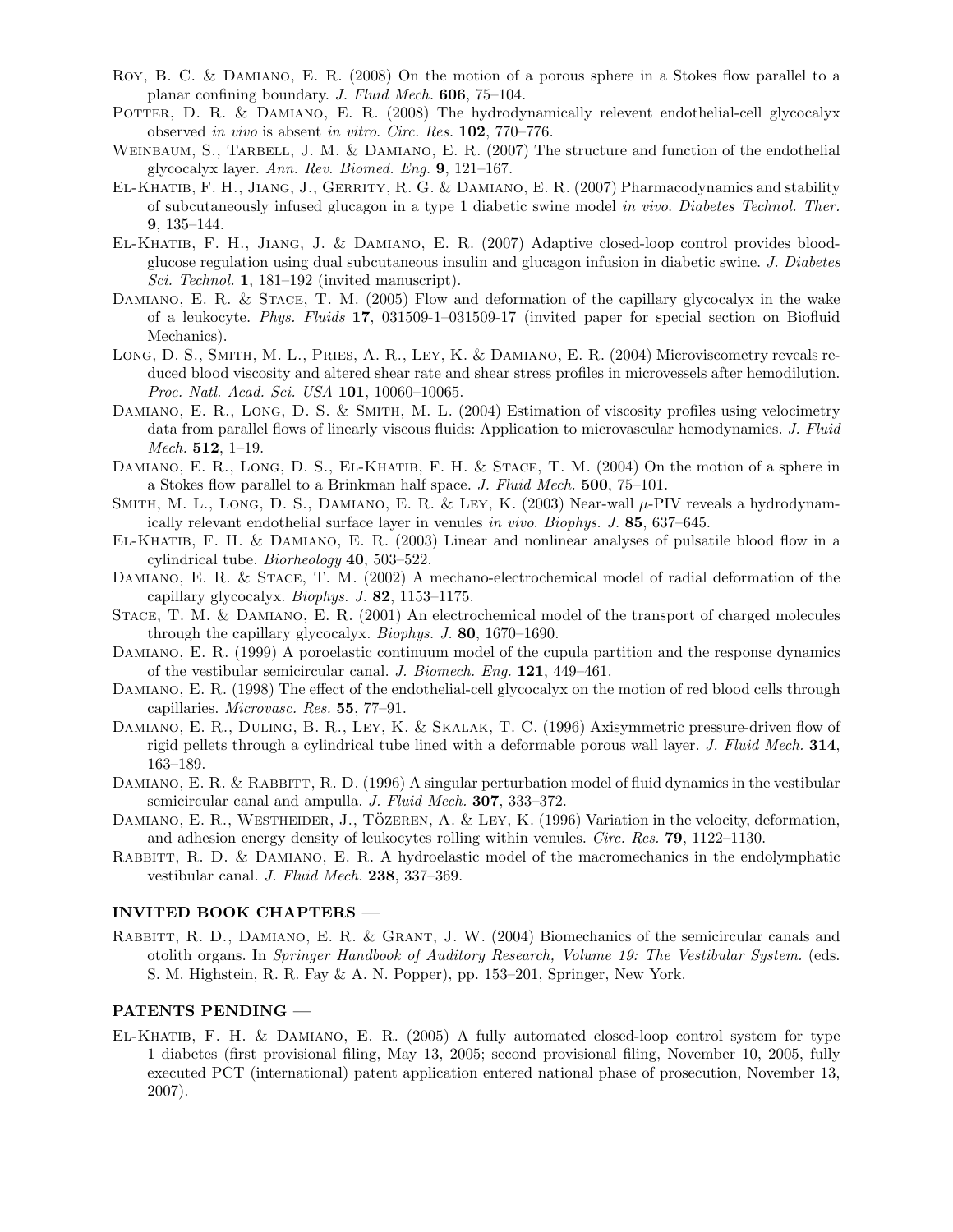# INVESTIGATIONAL DEVICE EXPEMPTIONS —

- A Closed-Loop Glucose Control System for Type 1 Diabetes. (2010) Investigational Device Exemption Application #G100062 (in review), submitted March 29, 2010 to the Food and Drug Administration. Indications for use: Intended to provide automated control of blood glucose in pediatric and adult subjects with type 1 diabetes using subcutaneous infusion of either insulin only or insulin and glucagon. Sponsor: E.R. Damiano.
- Closed-Loop Glucose Control for Automated Management of Type 1 Diabetes. (2008) Investigational Device Exemption Application #G080012, approved February 21, 2008 by the Food and Drug Administration. Indications for use: Intended to provide automated control of blood glucose in adult subjects with type 1 diabetes using subcutaneous infusion of insulin and glucagon. Sponsor: E.R. Damiano.

# GRANTS RECEIVED —

- Clinical trials of a closed-loop control system for type 1 diabetes management. (2009–12) National Institutes of Health (NHLBI, R01 DK085633, PI: E.R. Damiano), \$2,046,225.
- In-patient trials of automated glucose control in children with type 1 diabetes. (2010–2011) Leona M. and Harry B. Helmsley Charitable Trust (Research Grant, PI: E.R. Damiano), \$1,051,196.
- Development and preclinical testing of a closed-loop control system for in-patient blood-glucose regulation. (2010–2011) Wallace H. Coulter Translational Partners Grant (PI: E.R. Damiano), \$100,000.
- Closed-loop glucose control for automated management of type 1 diabetes. (2007–2010) Juvenile Diabetes Research Foundation (Clinical Investigations Research Grant, PI: E.R. Damiano), \$1,629,327.
- Development and preclinical testing of a closed-loop control system for blood-glucose regulation in the ICU. (2009–2010) Wallace H. Coulter Translational Partners Grant (PI: E.R. Damiano), \$100,000.
- Investigations into the vasoprotective role of combined insulin and free-radical scavenger therapies in the treatment of diabetes. (2008–09) Dean's Catalyst Award, Boston University (PI: E.R. Damiano), \$10,000.
- Bridge funding for BU/MGH closed-loop control trial. (2008–2009) Wallace H. Coulter Translational Partners Grant (PI: E.R. Damiano), \$35,000.
- Closed-loop blood-glucose regulation in type 1 diabetes: A clinical trial. (2007) Wallace H. Coulter Translational Partners Grant (PI: E.R. Damiano), \$50,000.
- Automated hemodynamic analysis in microvessels using  $\mu$ -particle image velocimetry. (2006–09) National Institutes of Health (NHLBI, R21 HL082870, PI: E.R. Damiano), \$437,544.
- Micro-viscometric studies of the ESL in microvessels. (2004–09) National Institutes of Health (NHLBI, R01 HL076499, PI: E.R. Damiano), \$1,141,315.
- Engineering a robust fully automated closed-loop control unit for glucose regulation in type 1 diabetes. (2006–07) Wallace H. Coulter Translational Partners Grant (PI: E.R. Damiano), \$100,000.
- The mechano-electrochemical behavior of the capillary glycocalyx. (2001–07) National Science Foundation CAREER Award (BES-0093985, PI: E.R. Damiano), \$375,000.
- The development of a semi-empirical basis to study microhemofluidics in post-capillary venules. (2003– 04) Whitaker Foundation Transitional Funding Award (TF-02-0024, PI: E.R. Damiano), \$80,000.
- The role of the capillary glycocaly in microvascular permeability, rheology, and exchange. (1999– 2002) Whitaker Foundation Biomedical Engineering Research Grant (RG-98-0524, PI: E.R. Damiano), \$210,000.
- The application of mixture theory to some fluid–structure interaction problems arising in biomechanics. (1998–99) UIUC Campus Research Board (PI: E.R. Damiano), \$16,000.
- The role of the glycocalyx in microvascular rheology. (1996–98) National Institutes of Health, Individual National Research Service Award (HL-09501, PI: E.R. Damiano, Sponsors: T.C. Skalak & B.R. Duling), \$58,500.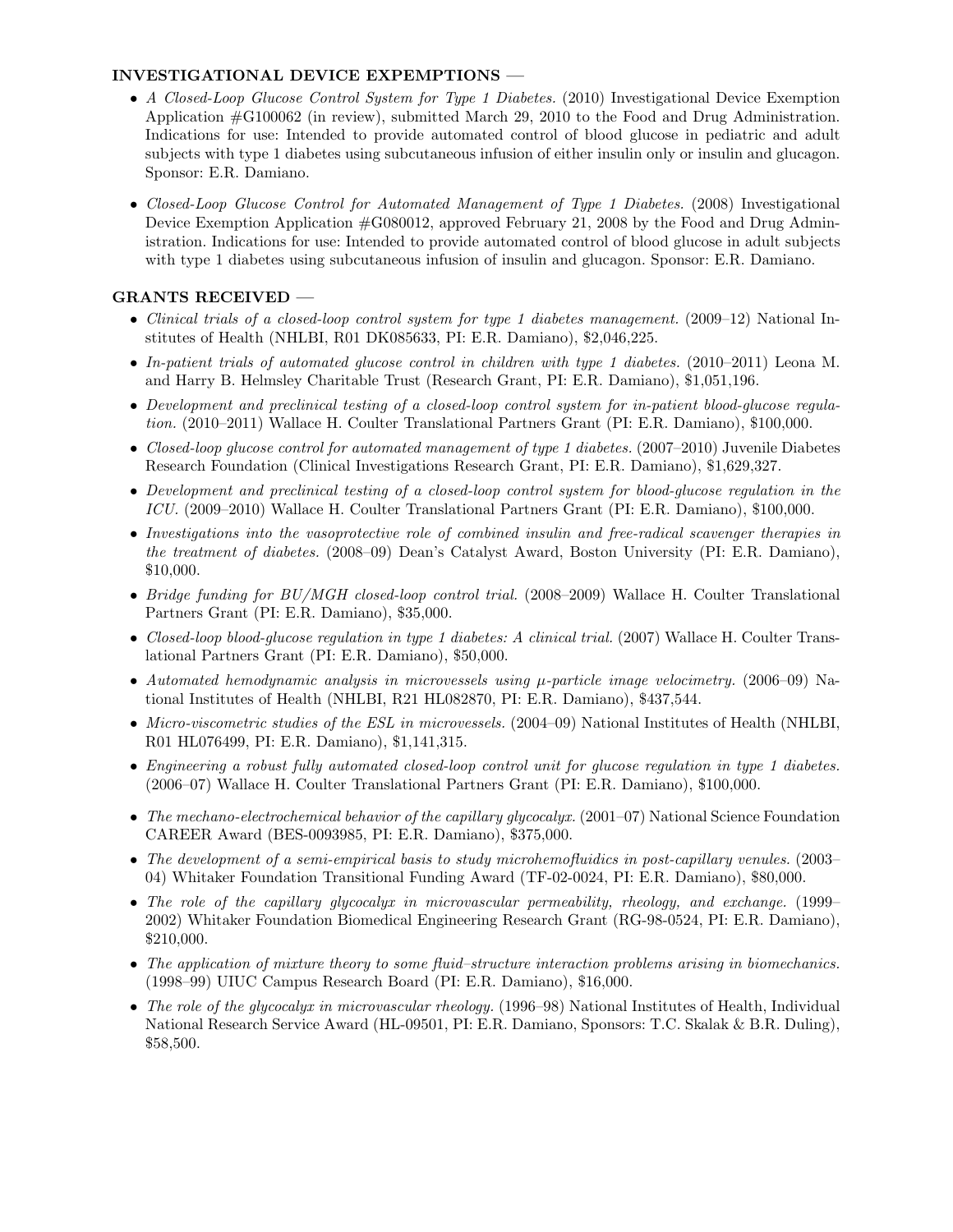### HONORS AND AWARDS —

- CAREER Award National Science Foundation, 2001–07
- Named to "Incomplete List of Teachers Ranked Excellent by their Students," University of Illinois, 2001
- Individual National Research Service Award National Institutes of Health, 1996–98
- Cardiovascular Research Center Fellowship University of Virginia, 1995–96
- Poster Award Second World Congress of Biomechanics, 1994

## PROPOSAL AND PANEL REVIEW —

- NSF CAREER Panel, Nano and Bio Mechanics of Mateirals Program, Civil and Mechanical System Division, Engineering Directorate, National Science Foundation, Washington, D.C., November 2005.
- Biofluids Panel, Office of Biological and Physical Research, National Aeronautics and Space Administration, Washington, D.C., March 2003.
- Biofluids Panel, Office of Biological and Physical Research, National Aeronautics and Space Administration, Washington, D.C., August 2001.

Ad hoc reviewer for National Science Foundation, U.S. Civilian Research and Development Foundation.

### MANUSCRIPT REVIEW —

American Journal of Physiology: Heart and Circulatory Physiology; Anesthesiology; Annals of Biomedical Engineering; Biophysical Journal; Biorheology; Cardiovascular Research; Circulation; Circulation Research; Diabetes Technology and Therapeutics; IEEE Transactions on Biomedical Engineering; Journal of Biomechanical Engineering; Journal of Biomechanics; Journal of Fluid Mechanics; Journal of the Society for Industrial and Applied Mathematics; Journal of Thrombosis and Haemostasis; Journal of Vestibular Research; Microcirculation; Microvascular Research; Physics in Medicine and Biology; Physics of Fluids; Proceedings of the National Academy of Sciences (USA)

#### CHAIRED SESSIONS AT SCIENTIFIC MEETINGS —

Vascular Sessions, "Microvascular Glycocalyx and Molecular Fluid–Structure Interaction", Co-Chair with T.W. Secomb, at Fifth World Congress of Biomechanics, Munich, Germany, June 2006.

- Vascular Sessions, "Biomechanics of the Endothelial Surface Layer in the Microcirculation", Co-Chair with T.W. Secomb, at ASME Summer Bioengineering Conference, Key Biscayne, FL, June 2003.
- Soft Tissue Mechanics Sessions, "Soft Tissues of the Head and Neck", Co-Chair with J. Wayne, at ASME Summer Bioengineering Conference, Sun River, OR, June 1997.

#### COMMITTEE ASSIGNMENTS —

- Chair, Graduate Admissions Committee, Biomedical Engineering Department, Boston University, 2005– 2010
- Member, Search Committee for the Director of the Animal Care Program, Office of the Provost, Boston University, 2009–2010
- Member, Biomedical Engineering Executive Committee, Biomedical Engineering Department, Boston University, 2005–09
- Member, Biomedical Engineering Chair Search Committee, College of Engineering, Boston University, 2007–08
- Member, Faculty Search Committee, Biomedical Engineering Department, Boston University, 2007–08
- Member, Mechanical Engineering Chair Search Committee, College of Engineering, Boston University, 2006–07
- Member, Faculty Search Committee, Biomedical Engineering Department, Boston University, 2006–07
- Chair, Faculty Search Committee, Biomedical Engineering Department, Boston University, 2005–06
- Member, Graduate Admissions Committee, Biomedical Engineering Department, Boston University, 2004–05
- Member, Undergraduate Programs Committee, Mechanical and Industrial Engineering Department, University of Illinois at Urbana-Champaign, 1997–2000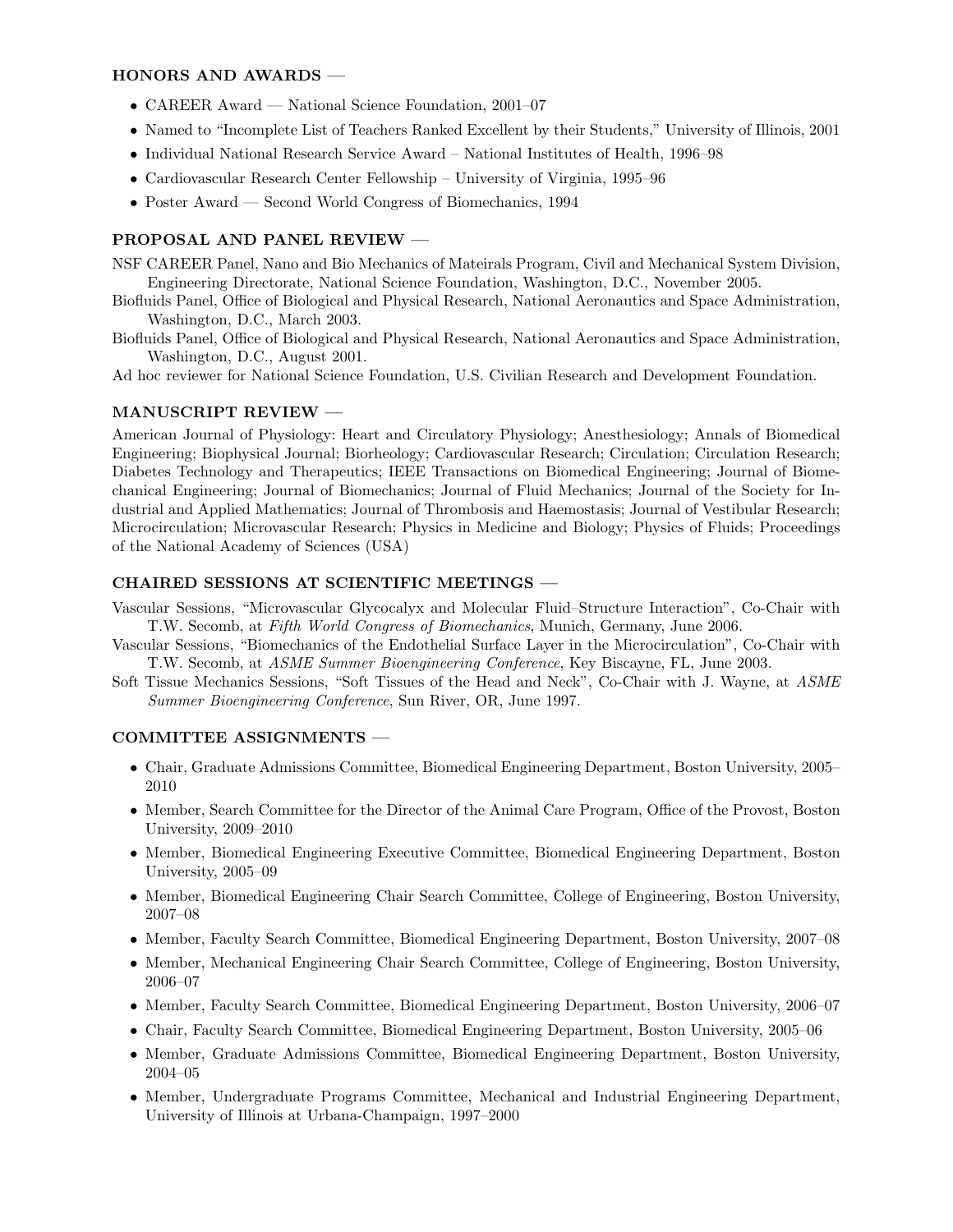### TEACHING HISTORY —

- Boston University Continuum Mechanics for Biomedical Engineers (AM/BE 521, graduate); Numerical Methods and Modeling in Biomedical Engineering (BE 703, graduate); Biomedical Transport Phenomena (BE 736, graduate); Fundamentals of Fluid Mechanics (BE 436)
- University of Illinois at Urbana-Champaign Introduction to Biomechanics and Biofluid Dynamics (ME 393, graduate); Fluid Mechanics of Convective Heat Transfer (ME 308, graduate); Introductory Gas Dynamics (ME 211); Senior Mechanical Engineering Design Project (ME 280)
- Rensselaer Polytechnic Institute Statics and Dynamics; Strength of Materials; Calculus and Analytic Geometry; Introductory Vector Calculus

## GRADUATE-STUDENT PLACEMENT —

Potter, D. R. Postdoctoral Research Associate, Department of Physiology, University of Maastricht

El-Khatib, F. H. Senior Research Associate, Department of Biomedical Engineering, Boston University

- Stace,T. M. Senior Lecturer, School of Mathematics and Physics, University of Queensland, Queensland, Australia
- Long, D. S. Lecturer, Department of Engineering Science and the Auckland Bioengineering Institute, University of Auckland, Auckland, New Zealand

### GRADUATE-STUDENT AND POSTDOCTORAL ADVISING —

Current Postdoctoral —

El-Khatib, F. H.

Current Ph.D. —

SAVERY, M. D. (expected 2010) Dissertation: Therapeutic interventions to protect the endothelial-cell glycocalyx in chronic hyperglycemia.

 $Current M. S. -$ 

STETSYUK, A. (expected 2010) Thesis: Investigations of the endothelial-cell glycocalyx using intravital twophoton microscopy.

Theses and Dissertation Accepted —

- POTTER, D. R. (2009) Dissertation: A comparison of the hydrodynamically relevant endothelial glycocalyx in vivo and in vitro using microparticle image velocimetry.
- El-Khatib, F. H. (2005) Dissertation: System identification and adaptive closed-loop glucose control in a type 1 diabetic swine model.
- Long, D. S. (2004) Dissertation: Theoretical and experimental investigations of microvascular hemodynamics in vivo using micro-particle image velocimetry.
- El-Khatib, F. H. (2001) Thesis: A non-Newtonian model of pulsatile blood flow in a cylindrical tube. M.S. thesis, University of Illinois at Urbana-Champaign, Urbana, Illinois.
- Stace, T. M. (1999) Thesis: An electrochemical model of the diffusion of charged molecules through the capillary glycocalyx. Honours thesis, University of Western Australia, Perth, Australia. Awarded "Year 2000 Malcolm Baron Imperial College Prize for best engineering honours thesis in any discipline of engineering" by the Imperial College Alumni Association, Perth.

Doctoral Committee Member —

David S. Long (Mechanical and Industrial Engineering, University of Illinois at Urbana-Champaign); Dmitri O. Pushkin (Theoretical and Applied Mechanics, University of Illinois at Urbana-Champaign); Firas H. El-Khatib (Mechanical and Industrial Engineering, University of Illinois at Urbana-Champaign); Min Tang (Biomedical Engineering, Boston University); Kenneth Chrobak (Biomedical Engineering, Boston University); Kenneth Halvorsen (Biomedical Engineering, Boston University); Wynter J. Duncanson (Biomedical Engineering, Boston University); Steven Meyers (Biomedical Engineering, Boston University); Andrew Golden (Biomedical Engineering, Boston University); Daniel R. Potter (Molecular Biology, Cell Biology, Biochemistry Program, Boston University); Michele D. Savery (Biomedical Engineering, Boston University); Prashant Bansal (Biomedical Engineering, Boston University); Catherine Calabro (Biomedical Engineering, Boston University); Michele D. Savery (Biomedical Engineering, Boston University); Jesse Locke (Biomedical Engineering, Boston University)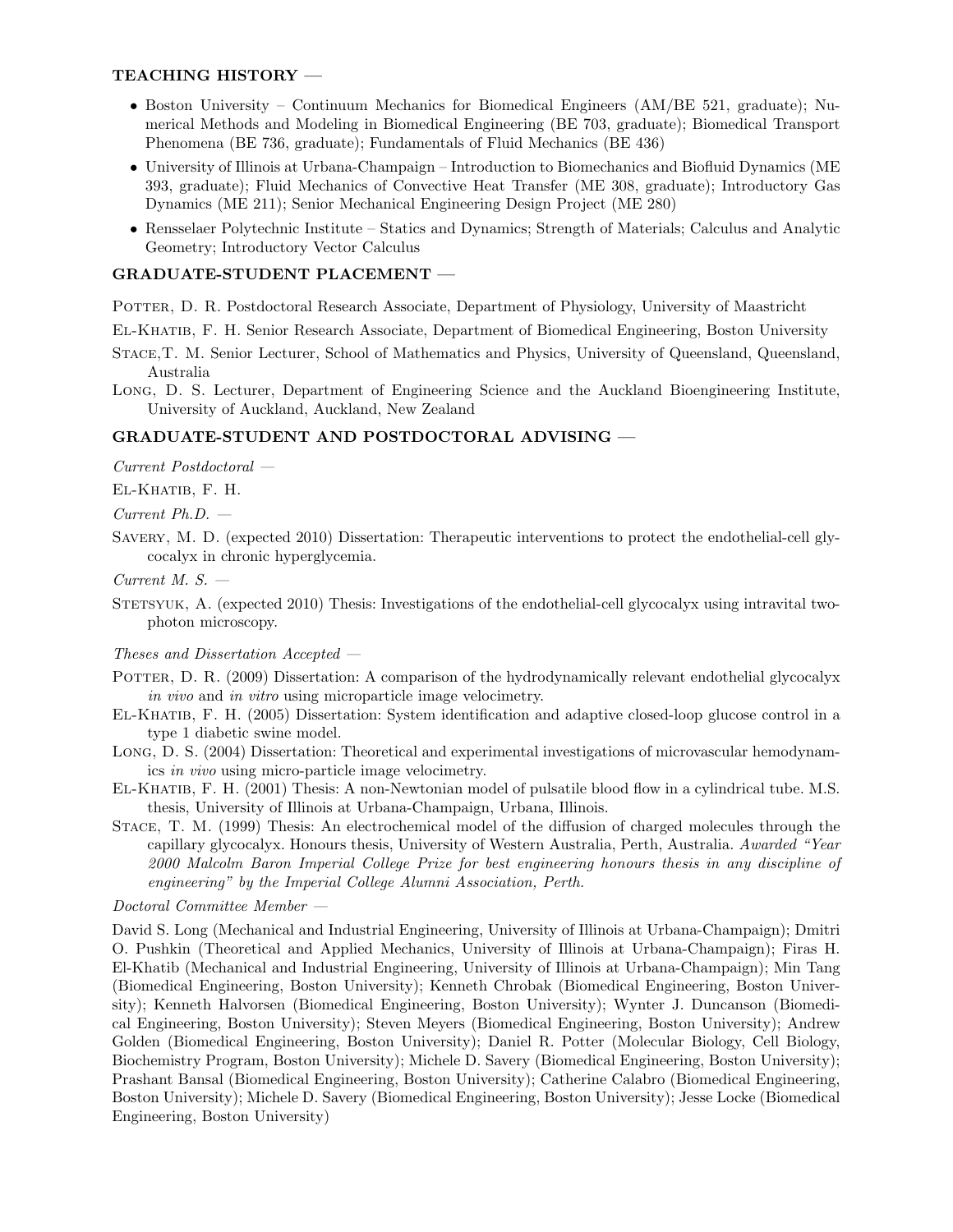#### Masters Committee Member —

Deanna Behrens (Mechanical and Industrial Engineering, University of Illinois at Urbana-Champaign); Alex Stetsyuk (Biomedical Engineering, Boston University)

#### OUTREACH ACTIVITIES —

- DAMIANO, E. R. An academic research career in the biomedical sciences. Acton-Boxborough Regional High School Career Breakfast, Acton, Massachusetts, March 2008.
- DAMIANO, E. R. An academic research career in the biomedical sciences. Acton-Boxborough Regional High School Career Breakfast, Acton, Massachusetts, December 2009.

### SOCIETY AFFILIATIONS —

American Diabetes Association (ADA); Biomedical Engineering Society (BMES); Microcirculatory Society (MCS)

#### INVITED SEMINARS —

- DAMIANO, E. R. Closing in on closed-loop control. *JDRF Canadian Chapter Annual Meeting*, Toronto, Canada, September 2009.
- DAMIANO, E. R. The role of the endothelial glycocalyx in cardiovascular health and disease. Center for Engineering in Medicine, Shriners Hospitals for Children, Boston, Massachusetts, December 2008.
- DAMIANO, E. R. Closed-loop studies using insulin and glucagon. FDA/NIH/JDRF Workshop, "Towards An Artificial Pancreas," , Bethesda, Maryland, July 2008.
- DAMIANO, E. R. Closing in on closed-loop control. JDRF New England Chapter Annual Meeting, Worcester, Massachusetts, June 2008.
- DAMIANO, E. R. Closing in on closed-loop control. JDRF North Central Connecticut Chapter Annual Meeting, Hartford, Connecticut, June 2008.
- DAMIANO, E. R. The role of the endothelial glycocalyx in cardiovascular health and disease. Vascular Biology and Therapeutics Program, Yale University, New Haven, Connecticut, April 2008.
- DAMIANO, E. R. Closing in on closed-loop control. *MicroCHIPS*, Inc., Bedford, Massachusetts, September 2007.
- Damiano, E. R. Closing in on closed-loop control. Endocrinology Grand Rounds, University of Massachusetts Medical School, Worcester, Massachusetts, June 2007.
- Damiano, E. R. Analysis of the microfluidics near vascular endothelium in vivo and in vitro reveals inadequacies of the endothelial-cell culture model. Division of Engineering, Brown University, Providence, Rhode Island, April 2006.
- Damiano, E. R. Automated adaptive blood-glucose control using dual subcutaneous insulin and glucagon infusion in diabetic swine. Joslin Diabetes Center, Boston, Massachusetts, April 2006.
- Damiano, E. R. Analyzing particle image velocimetry data using kinematic viscometry: Application to microvascular hemodynamics. Hatsopoulos Microfluids Laboratory, Massachusetts Institute of Technology, Cambridge, Massachusetts, March 2005.
- Damiano, E. R. Using micro-viscometry to extract physiologically relevant information from microvessels in vivo. Department of Mechanical and Aerospace Engineering, Rutgers University, Piscataway, New Jersey, November 2004.
- Damiano, E. R. Using micro-viscometry to extract physiologically relevant information from microvessels in vivo. Department of Biomedical Engineering, University of North Carolina at Chapel Hill, Chapel Hill, North Carolina, May 2004.
- DAMIANO, E. R. Extracting physiologically relevant information from microhemofluidic studies in microvessels in vivo. Department of Biomedical Engineering, University of Minnesota, Minneapolis, Minnesota, May 2004.
- DAMIANO, E. R. Extracting physiologically relevant information from microhemofluidic studies in microvessels in vivo. Department of Biomedical Engineering, Boston University, Boston, Massachusetts, April 2004.
- DAMIANO, E. R. Extracting physiologically relevant information from microhemofluidic studies in microvessels in vivo. Department of Engineering Science and Mechanics, Virginia Polytechnic Institute and State University, Blacksburg, Virginia, September 2003.
- Damiano, E. R. Toward a new understanding of the interface between blood and the vascular endothelium. Department of Biomedical Engineering, University of Virginia, Charlottesville, Virginia, September 2003.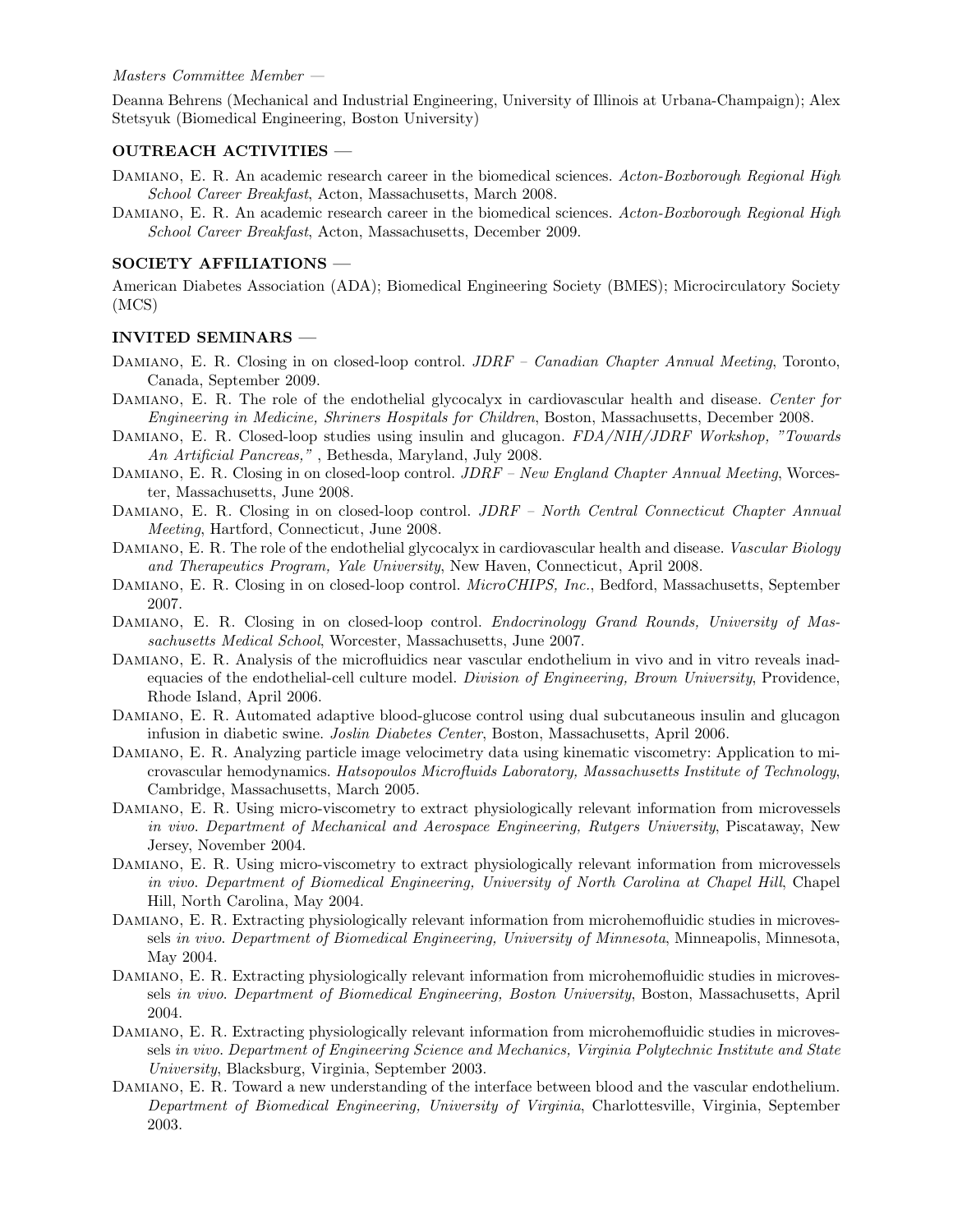- Damiano, E. R. Extracting physiologically relevant information from microhemofluidic studies in microvessels in vivo. Department of Theoretical and Applied Mechanics, University of Illinois at Urbana-Champaign, Urbana, Illinois, September 2003.
- Damiano, E. R. Microhemofluidics in fuzzy-walled venules determined from intravital micro-particle image velocimetry. Fluid, Thermal and Chemical Processes group, Division of Engineering, Brown University, Providence, Rhode Island, April 2003.
- Damiano, E. R. Microhemofluidics in fuzzy-walled venules determined from intravital micro-particle image velocimetry. Department of Biomedical Engineering, Washington University, St. Louis, Missouri, April 2003.
- Damiano, E. R. Microhemofluidics in fuzzy-walled venules determined from intravital micro-particle image velocimetry. Department of Bioengineering, Rice University, Houston, Texas, March 2003.
- Damiano, E. R. Microhemofluidic studies in post-capillary venules using intravital micro-particle image velocimetry. Department of Bioengineering, University of Utah, Salt Lake City, Utah, November 2002.
- Damiano, E. R. Toward a new understanding of the interface between blood and the vascular endothelium. Department of Bioengineering, University of California, San Diego, La Jolla, California, March 2002.
- Damiano, E. R. Toward a new understanding of the interface between blood and the vascular endothelium. Center for Computational Medicine and Biology, The Johns Hopkins University, Baltimore, Maryland, March 2002.
- Damiano, E. R. Toward a new understanding of the interface between blood and the vascular endothelium. Department of Bioengineering, Pennsylvania State University, University Park, Pennsylvania, November 2001.
- Damiano, E. R. Mechano-electrochemical dynamics of cell interactions with the extracellular matrix at the luminal surface of capillary endothelial cells. Department of Mechanical and Industrial Engineering, University of Illinois at Urbana-Champaign, Urbana, Illinois, February 2001.
- Damiano, E. R. A mathematical model of red-cell motion through capillaries lined with an endothelialcell glycocalyx. Department of Mechanical Engineering/Biomedical Engineering Program, University of Rochester, Rochester, New York, April 1997.
- Damiano, E. R. Fluid–structure interactions of blood with a macromolecular surface layer lining the capillary wall. Department of Mechanical and Industrial Engineering, University of Illinois at Urbana-Champaign, Urbana, Illinois, April 1997.
- Damiano, E. R. Fluid–structure interactions of blood with a macromolecular surface layer lining the capillary wall. Department of Biomedical Engineering, University of Michigan, Ann Arbor, Michigan, April 1997.
- Damiano, E. R. Fluid–structure interactions of blood with a macromolecular surface layer lining the capillary wall. School of Mechanical Engineering, Purdue University, West Lafayette, Indiana, March 1997.
- Damiano, E. R. Fluid–structure interactions of blood with a macromolecular surface layer lining the capillary wall. Department of Engineering Science and Mechanics, Virginia Polytechnic Institute and State University, Blacksburg, Virginia, February 1997.
- DAMIANO, E. R. Fluid–structure interactions in vestibular and microvascular biomechanics. Department of Mechanical Engineering, State University of New York at Stony Brook, Stony Brook, New York, May 1996.
- DAMIANO, E. R. Three-dimensional fluid mechanics in the vestibular semicircular canals. Department of Biomedical Engineering, University of Virginia, Charlottesville, Virginia, January 1996.
- DAMIANO, E. R. Three-dimensional fluid mechanics in the vestibular semicircular canals. Department of Mechanical, Aeronautical and Nuclear Engineering, University of Virginia, Charlottesville, Virginia, September 1994.
- DAMIANO, E. R. A singular perturbation model of fluid dynamics in the vestibular canal. Department of Mechanical Engineering, Washington University, St. Louis, Missouri, January 1994.
- DAMIANO, E. R. A singular perturbation model of fluid dynamics in the vestibular canal. Department of Mechanical Engineering, University of Rochester, Rochester, New York, October 1993.

#### ABSTRACTS & CONFERENCE PROCEEDINGS ( \* denotes inivted ) —

- Damiano\*, E. R. (2009) Model predictive closed-loop control with insulin and glucagon. 45th Annual Meeting of the European Association for the Study of Diabetes, Vienna, Austria, September 29–October 2, 2009.
- Damiano\*, E. R. (2009) Closing in on closed-loop control. Friends for Life Conference and Expo, National Children with Diabetes Conference, Orlando, FL, July 7–12, 2009.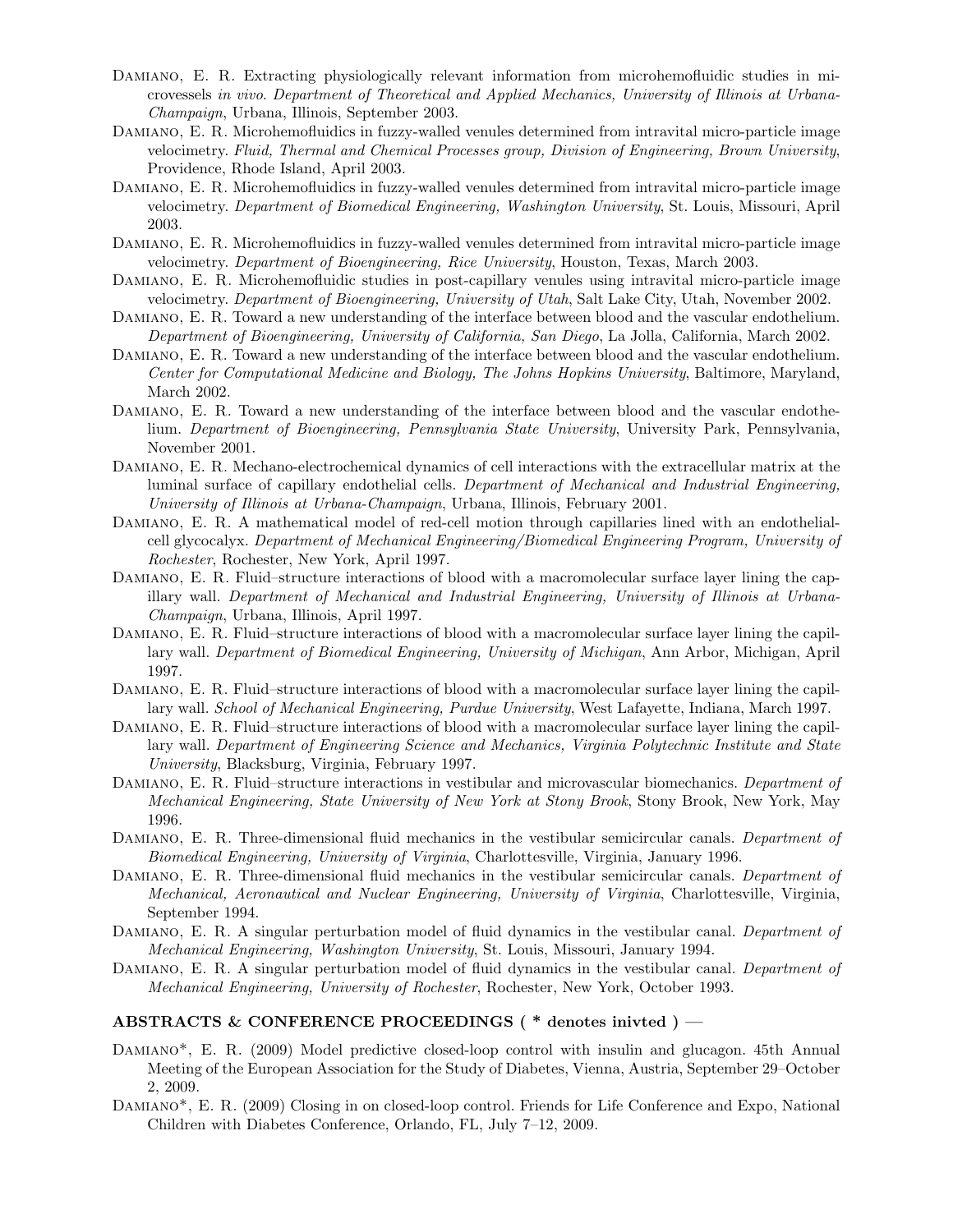- Russell, S. J., El-Khatib, F. H., Nathan, D. M., Sutherlin, R. G. & Damiano, E. R. (2009) A clinical feasibility trial of bi-hormonal closed-loop blood glucose control for type 1 diabetes. 69th Scientific Sessions of the American Diabetes Association, San Francisco, CA, June 5–9, 2009.
- El-Khatib, F. H., Jiang, J., Nathan, D. M., Russell, S. J. & Damiano\*, E. R. (2008) Closed-loop blood-glucose control using dual subcutaneous infusion of insulin and glucagon in ambulatory diabetic pigs. Eighth Annual Diabetes Technology Meeting, Bethesda, MD, November 13–15, 2008.
- POTTER, D. R., JIANG, J. & DAMIANO, E. R. (2008) The recovery time course of the endothelial glycocalyx after enzymatic and cytokine degradation. Proceedings of the 2008 BMES Annual Fall Meeting, St. Louis, MO, October 2–4, 2008.
- Savery, M. D., Jiang, J. & Damiano, E. R. (2008) A vasoprotective role for free-radical scavenger therapies in chronically hyperglycemic NOD mice. Proceedings of the 2008 BMES Annual Fall Meeting, St. Louis, MO, October 2–4, 2008.
- Damiano\*, E. R. (2008) Closing in on closed-loop control. Friends for Life Conference and Expo, National Children with Diabetes Conference, Orlando, FL, July 23–27, 2008.
- POTTER, D. R., JIANG, J. & DAMIANO\*, E. R. (2008) Restoration of the hydrodynamically relevant endothelial glycocalyx after enzymatic-, cytokine-, and free-radical-mediated degradation in vivo. 13th International Congress of Biorheology and 6th International Conference on Clinical Hemorheology, Penn State University, State College, PA, July 9–13, 2008.
- El-Khatib, F. H., Jiang, J. & Damiano, E. R. (2008) Closed-loop blood-glucose control using dual subcutaneous infusion of insulin and glucagon in ambulatory diabetic pigs. 68th Scientific Sessions of the American Diabetes Association, San Francisco, CA, June 6–10, 2008.
- SAVERY, M. D., JIANG, J. & DAMIANO, E. R.  $(2008)$  Using  $\mu$ -PIV to assess the role of insulin and free radical scavenger therapies in treating the effects of chronic hyperglycemia on the microvascular glycocalyx of NOD mice. Experimental Biology 2008, San Diego, CA, April 5–April 9, 2008.
- POTTER, D. R., JIANG, J. & DAMIANO, E. R. (2008) The recovery time course of the endothelial glycocalyx after enzymatic and cytokine degradation. Experimental Biology 2008, San Diego, CA, April 5–April 9, 2008.
- SAVERY, M. D. & DAMIANO, E. R. (2008) Using  $\mu$ -PIV to interrogate the endothelial surface layer in arterioles in vivo. Experimental Biology 2008, San Diego, CA, April 5–April 9, 2008.
- SAVERY, M. D. & DAMIANO<sup>\*</sup>, E. R. (2007) Using  $\mu$ -PIV to interrogate the endothelial surface layer in arterioles in vivo. 41st Asilomar Conference on Signals, Systems and Computers, Pacific Grove, CA, November 4–7, 2007.
- El-Khatib, F. H., Jiang, J. & Damiano, E. R. (2007) Closed-loop blood-glucose control using dual subcutaneous infusion of insulin and glucagon in ambulatory diabetic pigs. Seventh Annual Diabetes Technology Meeting, San Francisco, CA, October 25–27, 2007.
- SAVERY, M. D. & DAMIANO, E. R. (2007) Using  $\mu$ -PIV to interrogate the endothelial surface layer in arterioles in vivo. 2007 BMES Fall Annual Meeting, Los Angeles, CA, September 27–29, 2007.
- SAVERY, M. D., JIANG, J. & DAMIANO, E. R. (2007) Using  $\mu$ -PIV to examine the effects of hyperglycemia on the ESL in venules of NOD mice in vivo. 2007 BMES Fall Annual Meeting, Los Angeles, CA, September 27–29, 2007.
- Richter, V., Pries, A. R., Gassmann, M. & Damiano, E. R. (2007) Microrheology in skeletal muscle vessels upon increased erythropoietin (EPO) levels. 2007 BMES Fall Annual Meeting, Los Angeles, CA, September 27–29, 2007.
- YAO, Y., CIESLEWICZ, M., HUANG, H., DAMIANO, E. R. & DEWEY, C. F. (2007) Dynamics of the endothelial glycocalyx layer subjected to unsteady flow. 2007 BMES Fall Annual Meeting, Los Angeles, CA, September 27–29, 2007.
- Damiano\*, E. R. (2007) Closing in on closed-loop control. Friends for Life Conference and Expo, National Children with Diabetes Conference, Orlando, FL, July 11–15, 2007.
- El-Khatib, F. H., Jiang, J. & Damiano, E. R. (2007) Adaptive closed-loop control provides robust blood-glucose regulation using dual subcutaneous insulin and glucagon infusion in ambulatory diabetic swine. 67th Scientific Sessions of the American Diabetes Association, Chicago, IL, June 22–26, 2007.
- POTTER, D. R. & DAMIANO, E. R. (2007) Using micro-particle image velocimetry to interrogate the endothelial-cell glycocalyx in vitro after hyaluronin and hyaluronidase treatments. Experimental Biology 2007, Washington, DC, April 28–May 2, 2007.
- Roy, B. C., Trongnetrpunya, A., Jiang, J. & Damiano, E. R. (2007) Microhemoviscometric analysis of blood flow in glass tubes. Experimental Biology 2007, Washington, DC, April 28–May 2, 2007.
- Savery, M. D. & Damiano, E. R. (2007) Using fluorescent micro-particle image velocimetry to interrogate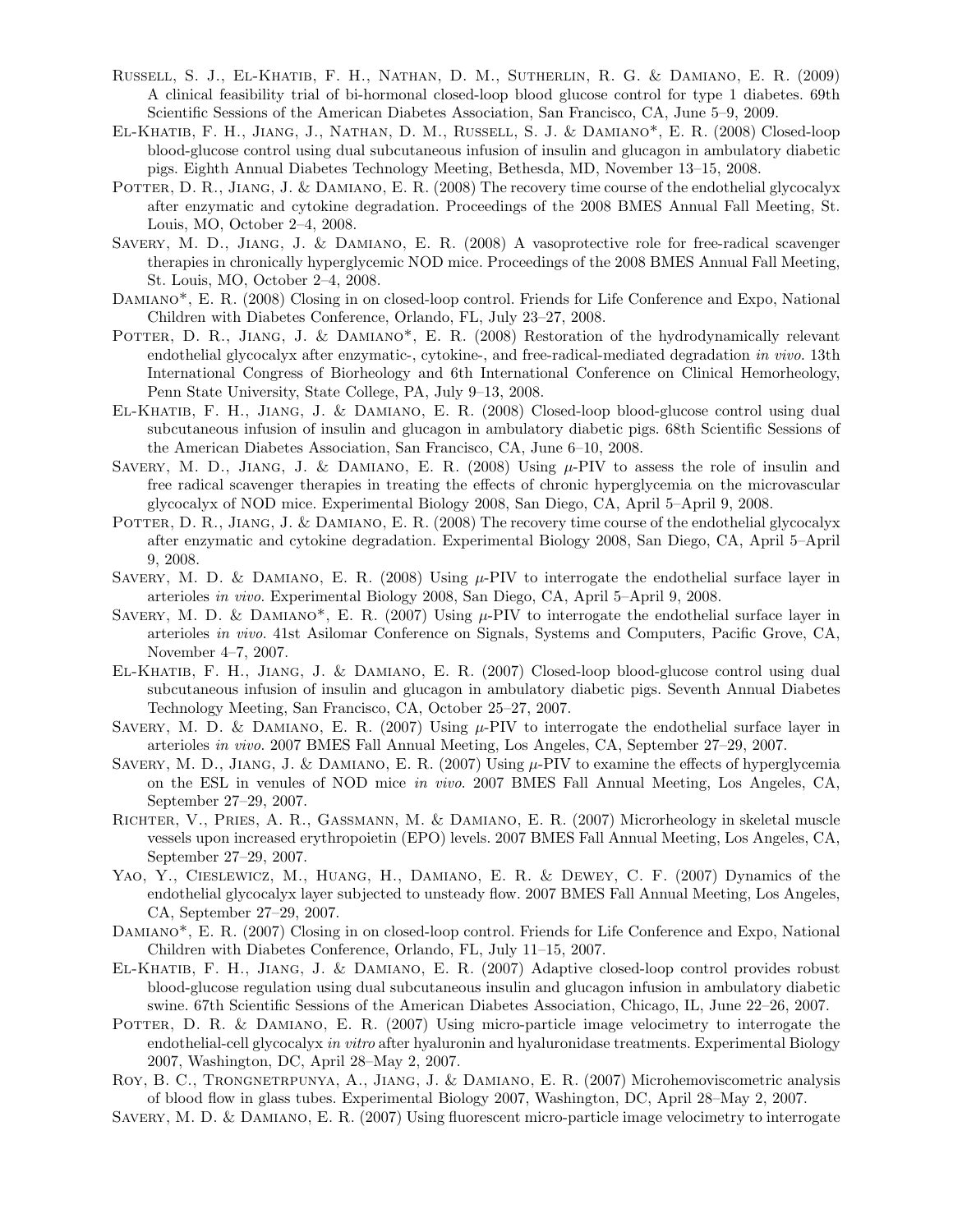the endothelial surface layer in arterioles , in vivo. Experimental Biology 2007, Washington, DC, April 28–May 2, 2007.

- Savery, M. D., Jiang, J. & Damiano, E. R. (2007) Using fluorescent micro-particle image velocimetry to examine the effects of chronic hyperglycemia on the endothelial surface layer in venules of NOD mice in vivo. Experimental Biology 2007, Washington, DC, April 28–May 2, 2007.
- El-Khatib, F. H., Jiang, J. & Damiano\*, E. R. (2006) Closed-loop blood-glucose control using dual subcutaneous insulin and glucagon infusion in vivo. Sixth Annual Diabetes Technology Meeting, Atlanta, GA, November 2–4, 2006.
- El-Khatib, F. H., Jiang, J., Gerrity, R. G. & Damiano, E. R. (2006) Pharmacodynamics and stability of subcutaneously infused glucagon in a type 1 diabetic swine model in vivo. Fifth Annual Diabetes Technology Meeting, Atlanta, GA, November 2–4, 2006.
- POTTER, D. R., TIEN, J. & DAMIANO<sup>\*</sup>, E. R. (2006) Using near-wall microfluidics and micro-PIV to interrogate the glycocalyx on HUVECs in vitro. 2006 BMES Fall Annual Meeting, Chicago, IL, October 11–14, 2006.
- El-Khatib, F. H., Jiang, J. & Damiano, E. R. (2006) Closed-loop blood-glucose control using dual subcutaneous insulin and glucagon infusion in vivo. 2006 BMES Fall Annual Meeting, Chicago, IL, October 11–14, 2006.
- POTTER, D. R., TIEN, J. & DAMIANO<sup>\*</sup>, E. R. (2006) Using fluorescent micro-particle image velocimetry to interrogate the surface glycocalyx on cultured endothelial cells in collagen microchannels. 5th World Congress of Biomechanics, Munich, Germany, July 29–August 4, 2006.
- El-Khatib, F. H., Jiang, J. & Damiano, E. R. (2006) Optimized, self-learning, in vivo blood-glucose control using dual subcutaneous infusion in a type 1 diabetic swine model. 66th Scientific Sessions of the American Diabetes Association, Washington, DC, June 9–13, 2006.
- El-Khatib, F. H., Jiang, J. & Damiano, E. R. (2006) Closed-loop blood-glucose control using dual subcutaneous insulin and glucagon infusion *in vivo*. Massachusetts Biotechnology Council Diabetes Summit Conference, Boston, MA, May 31, 2006.
- POTTER, D. R., TIEN, J. & DAMIANO, E. R. (2006) Using fluorescent micro-particle image velocimetry to interrogate the surface glycocalyx on cultured endothelial cells in collagen microchannels. Experimental Biology 2006, San Francisco, CA, April 1–5, 2006, (Abstr).
- DAMIANO, E. R., RICHTER, V. & PRIES, A. R. (2005) Microviscometric analysis of venular blood flow in Epo-mice before and after isovolemic hemodilution. 2005 BMES Fall Annual Meeting, (Abstr).
- DAMIANO, E. R., POTTER, D. R. & TIEN, J. (2005) Using fluorescent micro-particle image velocimetry to interrogate the surface glycocalyx on cultured endothelial cells in collagen microchannels. Experimental Biology 2005 (Abstr).
- Long, D. S., Smith, M. L., Pries, A. R., Ley, K. & Damiano, E. R. (2004) Micro-viscometry reveals reduced blood viscosity in microvessels after isovolemic hemodilution. Proceedings of the 2004 BMES Fall Annual Meeting, 6.P5.133, p. 116, Philadelphia, PA, October 13–16, 2004, (Abstr).
- Dong, G., Smith, M. L., Ley, K., Damiano, E. R. & Acton, S. T. (2004) Detection of microspheres in venules for automated particle image velocimetry. The 17th IEEE Symposium on Computer-Based Medical Systems, Bethesda, MD.
- Long, D. S., Smith, M. L., Pries, A. R., Ley, K. & Damiano, E. R. (2004) Micro-viscometry reveals reduced blood viscosity in microvessels after isovolemic hemodilution. FASEB J., (Abstr).
- Long, D. S., Smith, M. L., Pries, A. R., Ley, K. & Damiano, E. R. (2003) A micro-viscometric method predicts viscosity and hematocrit profiles in venules using  $\mu$ -PIV. Proceedings of the 2003 BMES Fall Annual Meeting, 6.P5.133, p. 116, Nashville, TN, October 1–4, 2003 (Abstr).
- Long, D. S., Smith, M. L., Ley, K., Pries, A. R. & Damiano, E. R. (2003) Microhemofluidics in postcapillary venules determined from fluorescent intravital micro-particle image velocimetry. Proceedings of the 2003 Bioengineering Conference, pp. 799–800, Key Biscayne, FL, June 25–29, 2003 (Abstr).
- Smith, M. L., Long, D. S., Damiano, E. R. & Ley, K. (2003) High-resolution near-wall fluorescent micro-particle image velocimetry reveals the presence of a hemodynamically relevant endothelial surface layer in microvessels in vivo. Proceedings of the 2003 Bioengineering Conference, pp. 383–384, Key Biscayne, FL, June 25–29, 2003 (Abstr).
- Vink, H., Stace, T. M. & Damiano, E. R. (2003) High-resolution three-dimensional intravital fluorescence microscopy reveals partial exclusion of polyanionic plasma tracers near the capillary wall and predicts glycocalyx fixed-charge density. Proceedings of the 2003 Bioengineering Conference, pp. 387– 388, Key Biscayne, FL, June 25–29, 2003 (Abstr).
- Long, D. S., Smith, M. L., Ley, K., Pries, A. R. & Damiano, E. R. (2003) Estimation of cross-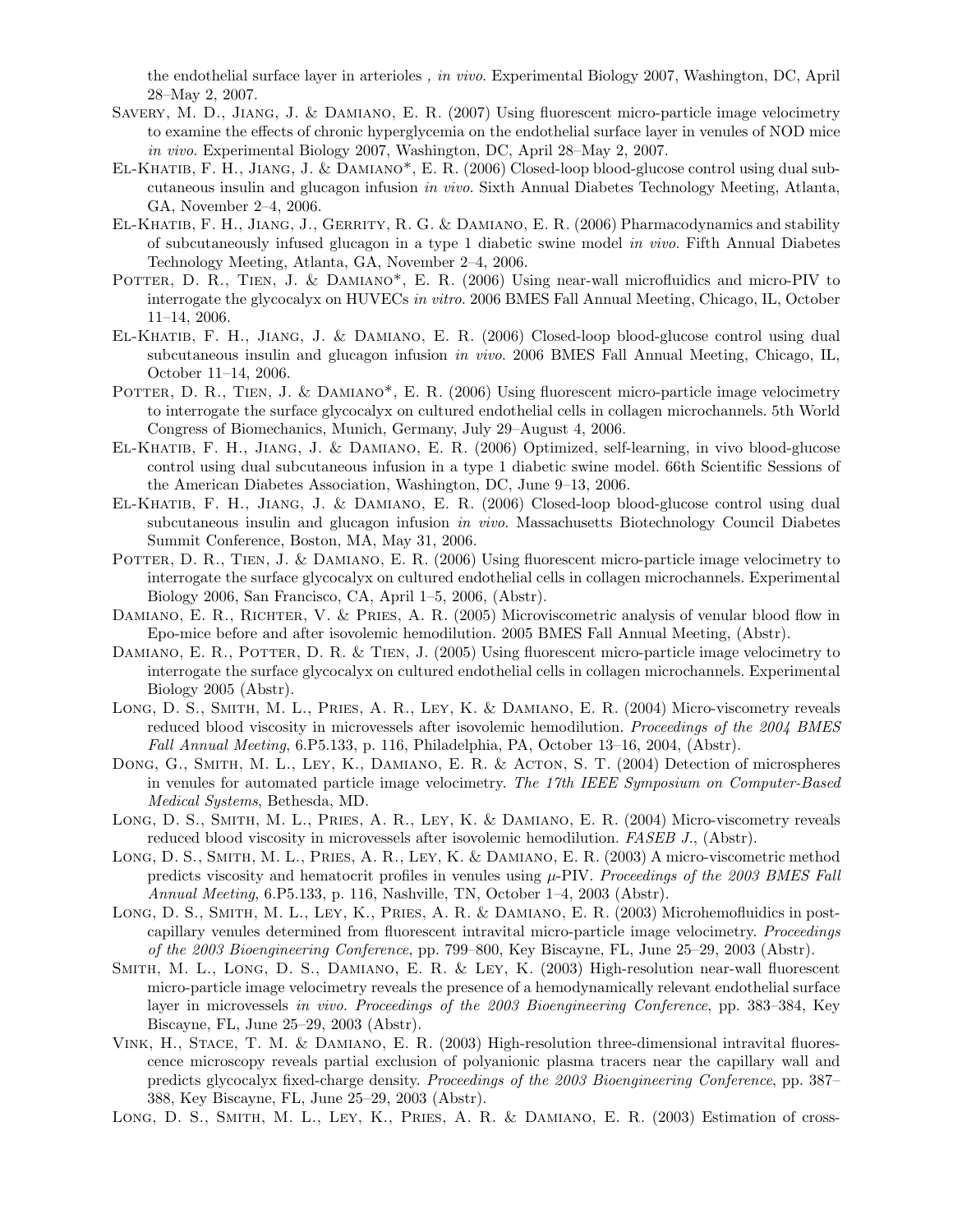sectional viscosity and hematocrit profiles and other rheological parameters in smooth glass tubes using fluorescent micro-particle image velocimetry. FASEB J., 17, A129–A130 (Abstr).

- Long, D. S., Smith, M. L., Ley, K. & Damiano, E. R. (2003) Estimation of cross-sectional viscosity and hematocrit profiles and other rheological parameters in venules using intravital fluorescent microparticle image velocimetry. FASEB J., 17, A129 (Abstr).
- Smith, M. L., Long, D. S., Damiano, E. R. & Ley, K. (2003) High-resolution near-wall fluorescent micro-particle image velocimetry reveals the presence of a hemodynamically relevant endothelial surface layer in microvessels in vivo. FASEB J., 17, A130 (Abstr).
- Vink, H., Stace, T. M. & Damiano, E. R. (2003) High resolution 3D intravital fluorescence microscopy reveals partial exclusion of anionic tracers within a 1 micron thick capillary endothelial cell glycocalyx. FASEB J., **17**, A70 (Abstr).
- Long, D. S., Smith, M. L., Ley, K. & Damiano, E. R. (2002) Theoretical and experimental investigations into the motion of neutrally buoyant microspheres in the plasma-rich layer of venules. FASEB J., 16, A518 (Abstr).
- LONG, D. S., SMITH, M. L., LEY, K. & DAMIANO, E. R. (2002) A semi-empirical approach to determining the cross-sectional viscosity distribution and other rheological parameters in vivo. FASEB J.,  $16,$  A519 (Abstr).
- Smith, M. L., Long, D. S., Damiano, E. R. & Ley, K. (2002) Evidence for an endothelial-cell glycocalyx layer from high-resolution velocity profiles measured in venules in vivo. FASEB J., 16, A518 (Abstr).
- Vink, H., Stace, T. M. & Damiano, E. R. (2002) Partial exclusion of polyanionic dextran- and ficollsulfate tracers near the capillary wall predicts endothelial-cell glycocalyx fixed-charge density in vivo. FASEB J., **16**, A511 (Abstr).
- El-Khatib, F. H. & Damiano, E. R. (2001) A numerical study of a non-Newtonian model for blood under pulsatile flow in a cylindrical tube. Ann. Biomed. Eng., 29, Supp. 1, S-78 (Abstr).
- Long, D. S., Smith, M. L., Ley, K. & Damiano, E. R. (2001) Flow of microspheres in the plasma layer of venules: Theory versus experiment. Ann. Biomed. Eng., 29, Supp. 1, S-27 (Abstr).
- Smith, M. L., Long, D. S., Damiano, E. R. & Ley, K. (2001) Experimental and theoretical analysis of shear rate and apparent viscosity of blood flow in venules. Ann. Biomed. Eng., 29, Supp. 1, S-73.5 (Abstr).
- Vink, H., Spaan, J. A. E., Stace, T. M. & Damiano, E. R. (2001) Analysis of the charge-mediated exclusion of polyanionic plasma tracers by the capillary glycocalyx. Ann. Biomed. Eng., 29, Supp. 1, S-73.5 (Abstr).
- Vink, H., Damiano, E. R. & Spaan, J. A. E. (2001) Spatial analysis of the distribution of charged plasma tracers across the capillary glycocalyx. 7th World Congress for Microcirculation, Sydney, Australia (Abstr).
- DAMIANO, E. R., STACE, T. M. & VINK, H. (2001) Theoretical and experimental investigations of the fixed-charge density of the capillary glycocalyx. FASEB J., 15, A42 (Abstr).
- DAMIANO<sup>\*</sup>, E. R. & STACE, T. M. (2000) Mechanics of the capillary glycocalyx and its influence on electrophoretic molecular mobility: A mechano-electrochemical model. Ann. Biomed. Eng., 28, Supp. 1, S-71 (Abstr).
- Stace, T. M. & Damiano, E. R. (2000) On the electrochemical diffusion of charged molecules through the capillary glycocalyx. FASEB J., 14, A27 (Abstr).
- DAMIANO, E. R. & STACE, T. M. (2000) A model of the mechano-electrochemical dynamics of the capillary glycocalyx. FASEB J., 14, A7 (Abstr).
- STACE, T. M. & DAMIANO<sup>\*</sup>, E. R. (1999) On the electrochemical diffusion of charged molecules through the capillary glycocalyx. EMBEC '99.
- Stace, T. M., Pushkin, D. O. & Damiano, E. R. (1999) A model of the electrochemical equilibrium configuration of the capillary glycocalyx. 1999 BMES/EMBS Fall Annual Meeting. Ann. Biomed. Eng., 27, Supp. 1 (Abstr).
- Stace, T. M. & Damiano, E. R. (1999) A mechano-electro-chemical model of flow, deformation, and molecular diffusion in the capillary glycocalyx. FASEB J., 13, (Abstr).
- DAMIANO<sup>\*</sup>, E. R. (1998) A tertiary mixture model of blood flow in glycocalyx-lined microvessels. 1998 BMES Fall Annual Meeting. Ann. Biomed. Eng., 26, Supp. 1, S-29 (Abstr).
- DAMIANO, E. R. (1998) Blood flow in microvessels lined with a poroelastic wall layer. In Poromechanics. (eds. J.-F. Thimus, Y. Abousleiman, A.H.-D. Cheng, O. Coussy & E. Detournay) pp. 403–408, Balkema.
- Damiano\*, E. R. (1998) A mathematical theory of blood flow in microvessels lined with an endothelial-cell glycocalyx. In Proceedings of the 20th European Conference on Microcirculation. (eds. P.H. Carpentier,